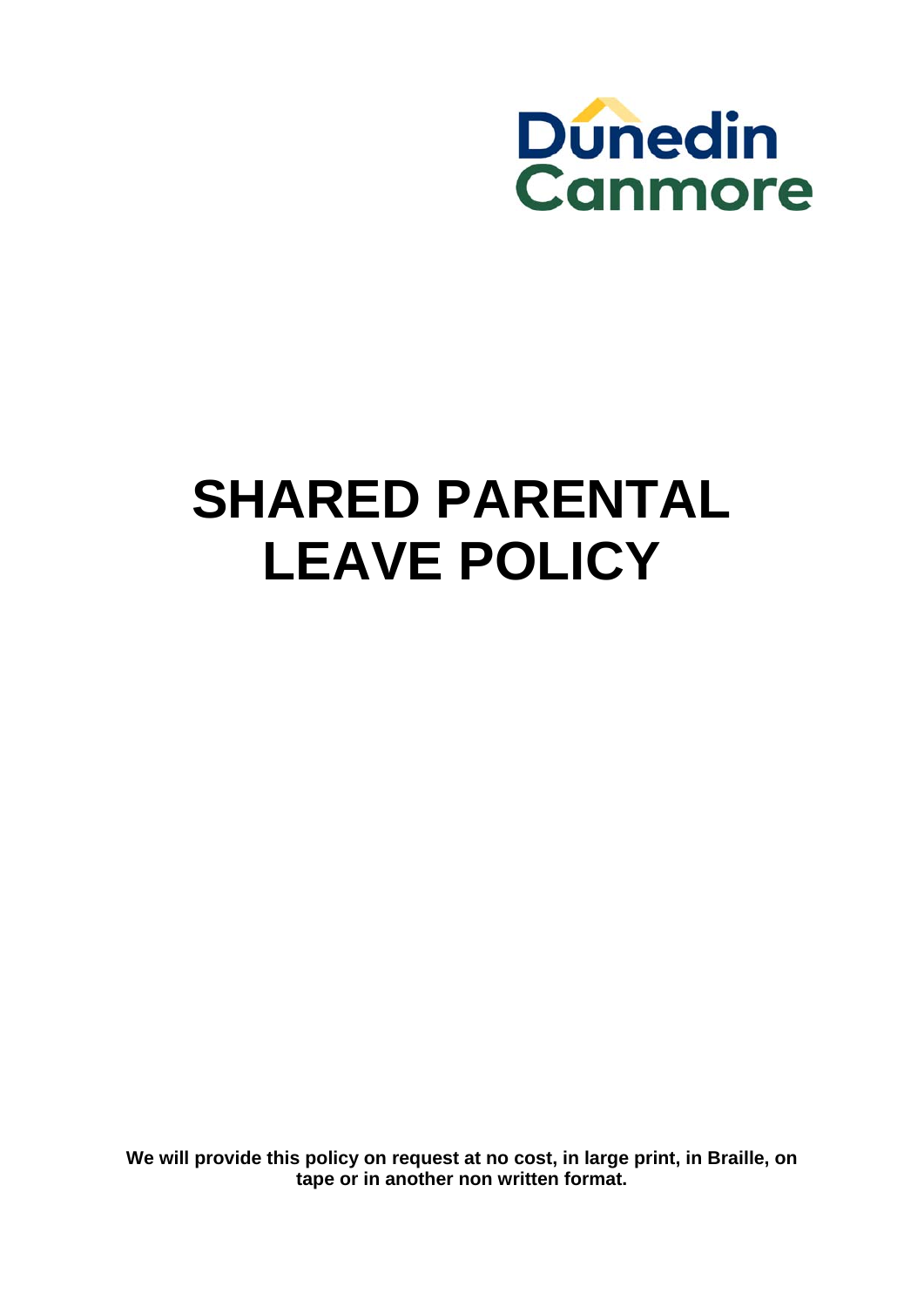#### **SHARED PARENTAL LEAVE AND PAY**

#### **GUIDANCE FOR EMPLOYERS**

From **1 December 2014** the new shared parental regime will have a significant impact on both employers and employees since it completely overhauls the existing system of maternity and paternity leave for those parents who wish to share leave with their partners. Features of the new regime of particular note are that:‐

- Couples can take leave together or separately
- Leave can be taken in a continuous block of one week at a time
- An employee can vary the leave dates requested up to a maximum of three times.

#### **1.0 WHAT IS SHARED PARENTAL LEAVE**

SPL is a new legal entitlement for eligible parents of babies due, or children placed for adoption, on or after 5 April 2015. It provides both parents with the opportunity to consider the best arrangement to care for their child during the child's first year.

The regulations give parents the right to take SPL and place a duty on employers to ensure that their employees are not penalised for using their entitlement or put under pressure to cancel/change a leave notification.

The amount of leave available is calculated using the mother's entitlement to maternity/adoption leave, which allows them to take up to 52 weeks' leave. If they reduce their maternity/adoption leave entitlement then they and/or their partner may opt‐in to the SPL system and take any remaining weeks as SPL. This means their partner could begin to take SPL while the mother is still on maternity/adoption leave.

SPL enables parents to share the caring responsibilities evenly or have one parent taking the main caring role, depending on their preferences and circumstances. Unlike maternity/adoption leave, eligible employees can stop and start their SPL and return to work between periods of leave with each eligible parent able to submit three notices booking periods of leave (An employer may allow more).

Employers and employees will find that having early conversations regarding leave intentions will be beneficial. Enabling them both to be clear regarding the entitlement, what leave arrangements are being considered and how leave will be accommodated.

#### **What happens to Maternity/Adoption/Paternity Leave?**

Parents will remain entitled to take maternity, paternity and adoption leave. However, an eligible mother or adopter may now choose to reduce their maternity/adoption leave early and opt in to SPL.

A birth mother must take at least two weeks' maternity leave following the birth of the child (four weeks for manual work in a factory environment) but can otherwise choose to end her maternity leave at any stage. An adopter can end their adoption leave once they have taken it for two weeks.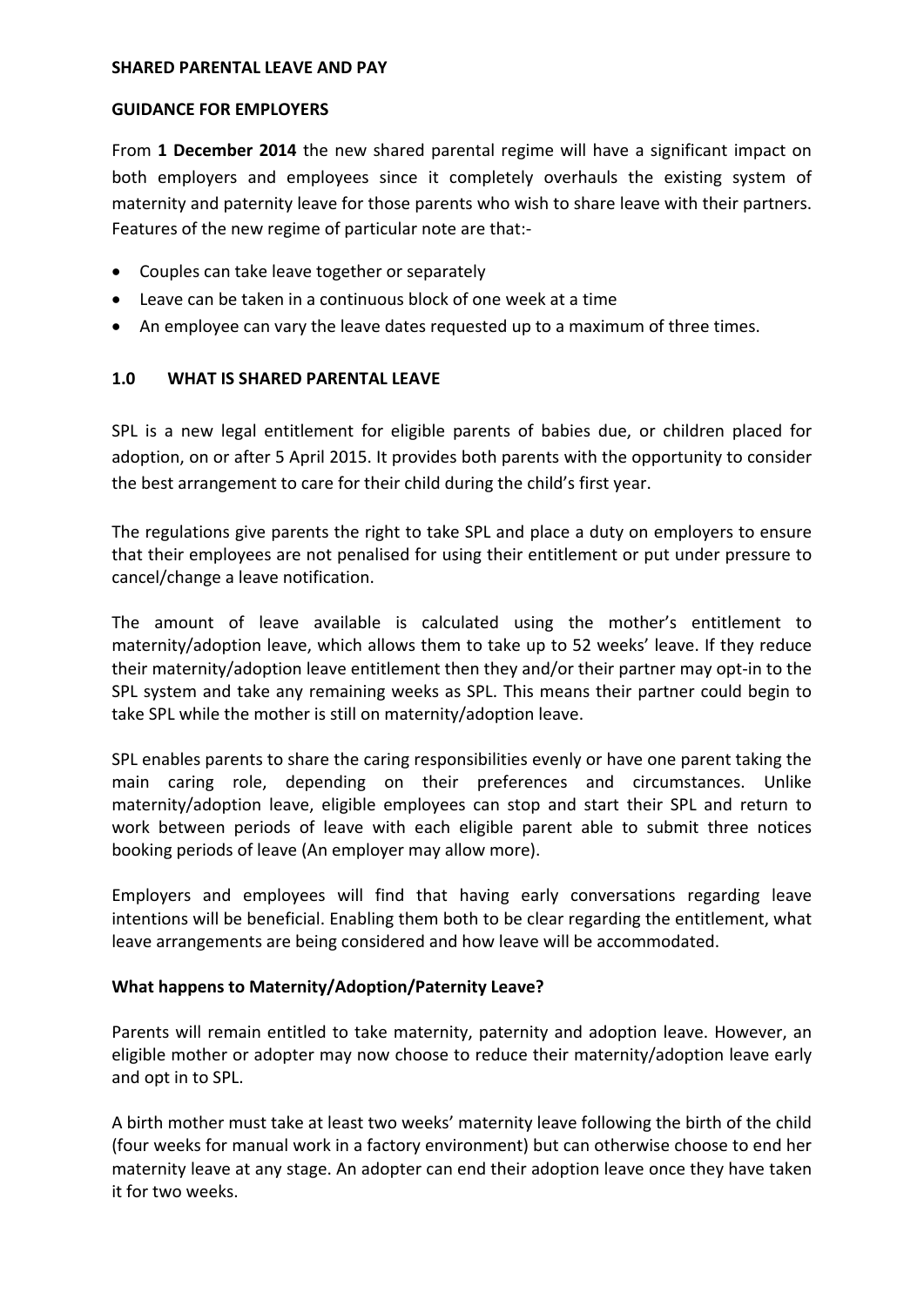## **2.0 THE SHARED PARENTAL LEAVE PROCESS AT A GLANCE**

| Step 1                                                                    | <b>Employee</b>                                                                                     | <b>Employer</b>                                                              |
|---------------------------------------------------------------------------|-----------------------------------------------------------------------------------------------------|------------------------------------------------------------------------------|
| Becoming aware of a<br>Pregnancy or a match                               | ❖ Is SPL suitable<br>❖ Considering<br>what<br>leave arrangements<br>work best                       | (if aware)<br>Discussing intentions<br>and<br>other leave options            |
|                                                                           |                                                                                                     |                                                                              |
| <b>Step 2</b>                                                             | <b>Employee</b>                                                                                     | <b>Employer</b>                                                              |
| <b>Choosing</b><br><b>SPL</b><br>and<br>notification<br>of<br>entitlement | ❖ Notifying<br>the<br>employer of eligibility                                                       | ❖ Discussing early intentions<br>Marking early preparations<br>and plans     |
|                                                                           |                                                                                                     |                                                                              |
| <b>Step 3</b>                                                             | <b>Employee</b>                                                                                     | <b>Employer</b>                                                              |
| Notification of a leave<br>booking                                        | <b>Notifying</b><br>$\frac{1}{2}$<br>the<br>employer of a leave<br>booking $-8$ weeks in<br>writing | Considering the impact of a<br>leave booking<br>❖ Discussing a leave booking |
|                                                                           |                                                                                                     |                                                                              |
| <b>Step 4</b>                                                             | <b>Employee</b>                                                                                     | <b>Employer</b>                                                              |
| <b>Outcome</b>                                                            | Leave begins or the<br>request is withdrawn                                                         | ❖ Confirm<br>and<br>communicate<br>outcome                                   |

## **3.0 THE SHARED PARENTAL LEAVE ELIGIBILITY CRITERIA**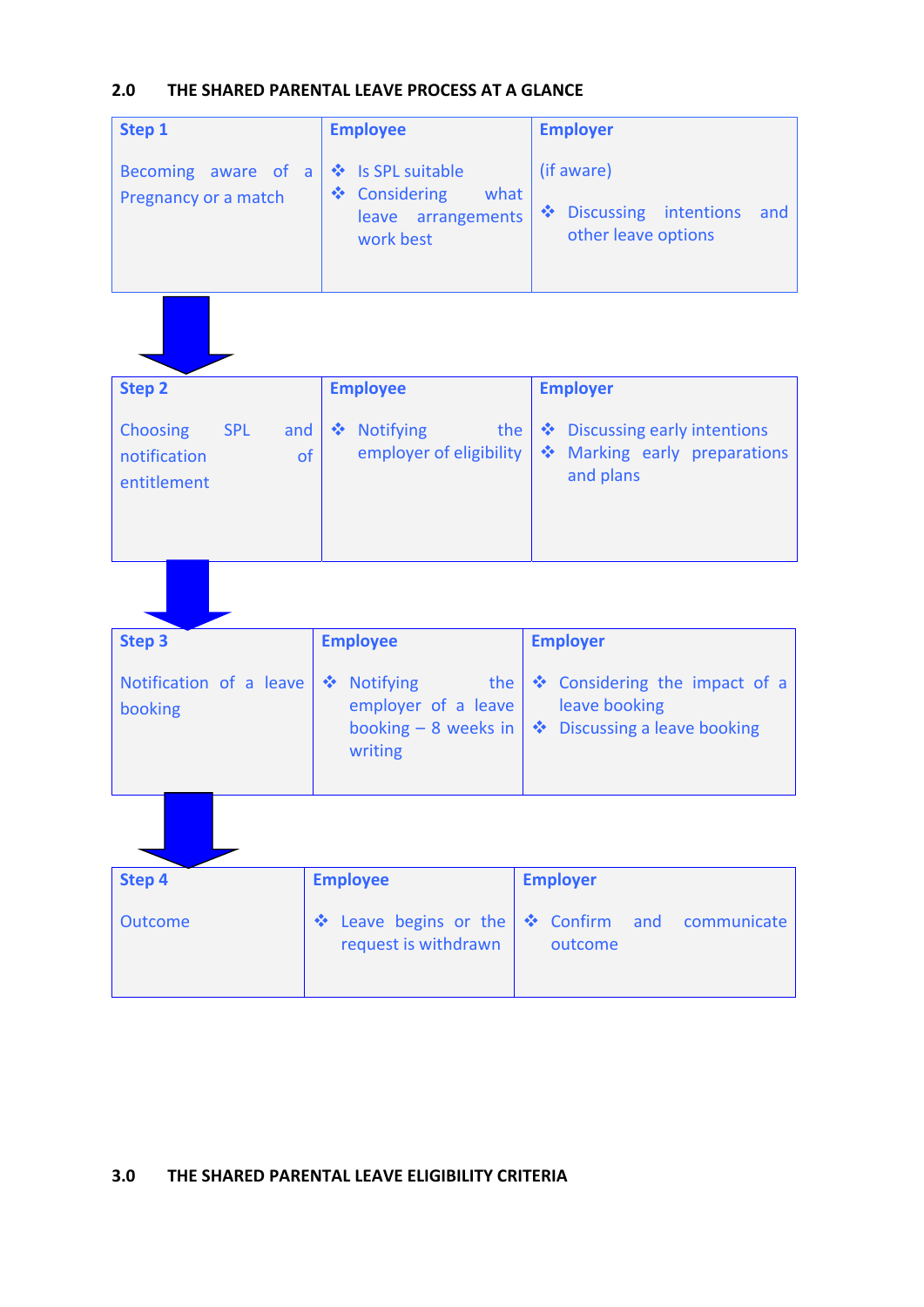To qualify for SPL a mother must:

- Have a partner
- Be entitled to either maternity/adoption leave or to statutory maternity/adoption pay or maternity allowance
- Have curtailed, or given notice to reduce, their maternity/adoption leave, or their pay/allowance (if not eligible for maternity/adoption leave).

A parent intending to take SPL must:

- Be an employee
- Share the primary responsibility for the child with the other parent at the time of birth or placement for adoption
- Have properly notified their employer of their entitlement and have provided the necessary declarations and evidence.

In addition, a parent wanting to take SPL is required to satisfy the "continuity of employment test" and their partner must meet the "employment and earnings test", as shown below.

Sometimes only one parent will be eligible. For example, a self-employed parent will not be entitled to SPL themselves but they may still pass the employment and earnings test, thus their partner, if an employee, may still qualify.

# **Continuity of employments test**

The individual has worked for the same employer for at least 26 weeks at the end of the 15<sup>th</sup> week before the child's expected due date/matching date and is still working for the employer at the start of each leave period.

## **Employment and earnings test**

In the 66 weeks leading up to the baby's expected due date, the person has worked for at least 26 weeks and earned an average of at least £30 (as at 2015) a week in any 13 weeks.

**Note.** If both parents are employees and both meet the qualifying requirements there will be a joint entitlement and the parents will have to determine how to divide the leave entitlement once the mother has decided to curtail their maternity/adoption leave.

It is important to note that the mother can share leave with only **one** other person.

# **4.0 SHARED PARENTAL PAY (ShPP)**

A mother, subject to certain criteria, will be entitled to statutory maternity pay/adoption pay/Maternity Allowance for up to 39 weeks. If the mother gives notice to reduce the entitlement before receiving it for 39 weeks then any remaining weeks could become available at ShPP.

Information on the current rate for ShPP can be found at:‐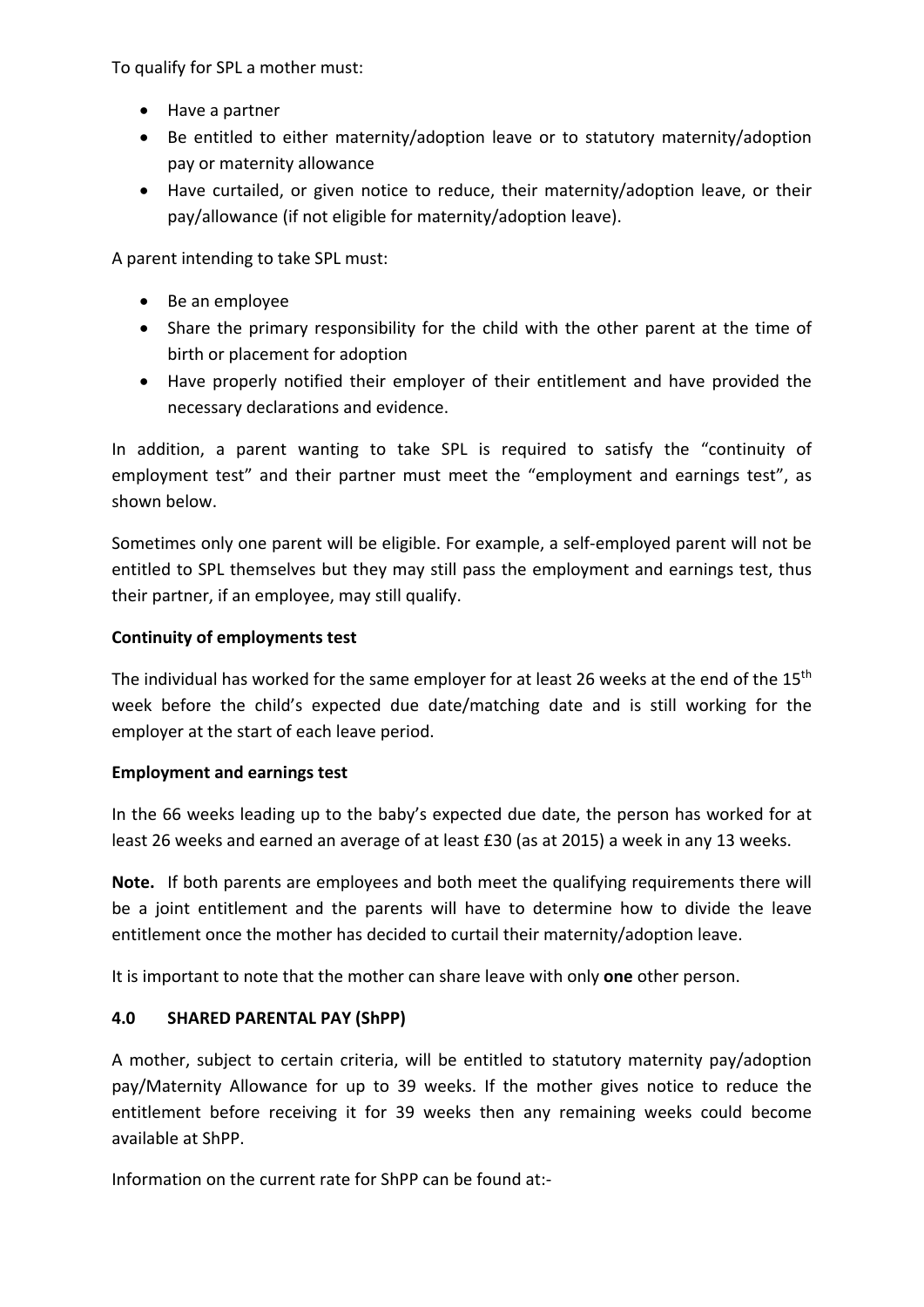If both persons qualify for ShPP they must decide who will receive it, or how it will be divided, and they must each inform their employer of their entitlement.

To qualify for ShPP an employee needs to have met the "continuity of employment test" and their partner must meet the "employment and earnings test", just like SPL. In addition, the employee must also have earned above the "Lower Earnings Limit" in the eight weeks leading up to and including the 15<sup>th</sup> week before the child's due date/matching date and still be employed with the same employer at the start of the first period of ShPP.

**Note** The "Lower Earnings Limit" is the amount of gross weekly earnings that allow an employee to qualify for certain state benefits. These change each April. For the current rate go to www.acas.org.uk/spl.

If an employee's employment comes to an end while they are still entitled to some ShPP then any remaining weeks will usually remain payable unless they start working for someone else.

# **5.0 RIGHTS DURING SHARED PARENTAL LEAVE**

During shared parental leave, all terms and conditions of the employee's contract except normal pay will continue. [Salary/wages] will be replaced by [statutory shared parental pay/pay under the organisation's enhanced shared parental pay scheme] if the employee is eligible for it.

This means that, while sums payable by way of [wages/salary] will cease, all other benefits will remain in place. For example, holiday entitlement will continue to accrue. Pension contributions will continue to be paid. [The employee will remain in the life assurance and private medical insurance schemes.]

## **6.0 CONTACT DURING SHARED PARENTAL LEAVE**

The organisation reserves the right to maintain reasonable contact with employees during shared parental leave. This may be to discuss employees' plans for their return to work, to discuss any special arrangements to be made or training to be given to ease their return to work or to update them on developments at work during their absence.

An employee can agree to work for the organisation (or to attend training) for up to 20 days during shared parental leave without that work bringing the period of his/her shared parental leave and pay to an end. These are known as "shared‐parental‐leave‐in‐touch" (SPLIT) days.

The organisation has no right to require employees to carry out any work and employees have no right to undertake any work during their shared parental leave. Any work undertaken, and the amount of salary paid for any work done on SPLIT days, is entirely a matter for agreement between employees and the organisation.